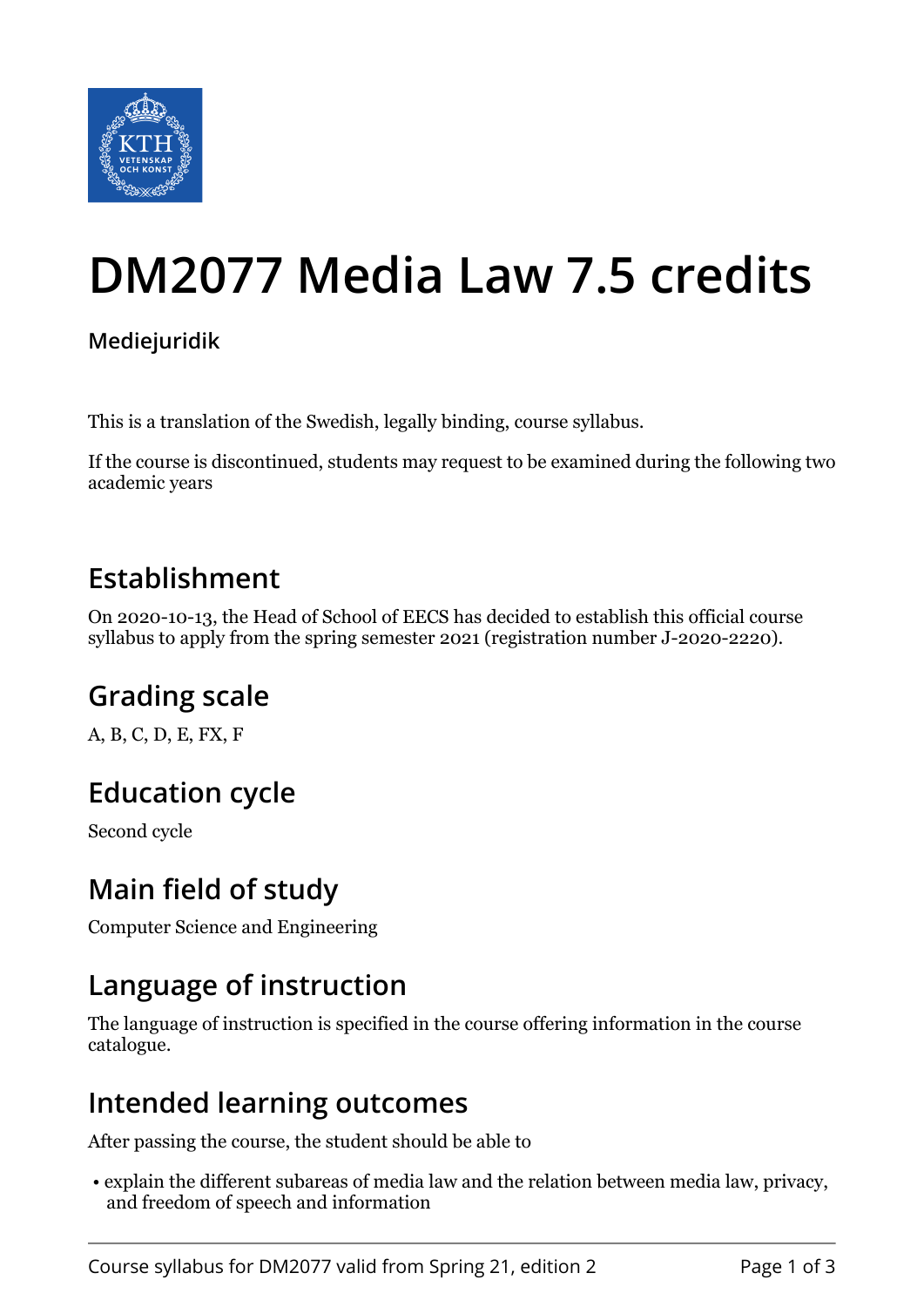- explain media law contract conditions and the relation between Swedish, European and international media law
- analyse and solve media law issues actively, particularly those relating to sustainability and risk management in relation to market law strategies and intellectual property law handling of corporate assets

in order to be able to

- understand the media law areas in media projects
- analyse different media law areas
- relate the media law discussion of problems that can arise in media productions.

#### **Course contents**

The media law areas that protects media production consisting of intellectual property right, market law, protection of privacy, freedom of speech and information.

During the course, students will go through and work with relevant legal literature, law texts and legal cases.

The industrial connection is achieved by basing all components of the course on situations where media companies may use the media law system in media production.

The sustainability connection is achieved by basing several course moments on a legal sustainability perspective where media companies can use legal sustainability strategies in media production.

### **Specific prerequisites**

Completed course DH1609 Communication and information.

Active participation in a course offering where the final examination is not yet reported in LADOK is considered equivalent to completion of the course.

Registering for a course is counted as active participation.

The term 'final examination' encompasses both the regular examination and the first re-examination.

### **Examination**

- TEN1 Examination, 5.0 credits, grading scale: A, B, C, D, E, FX, F
- ÖVN1 Exercise, 2.5 credits, grading scale: P, F

Based on recommendation from KTH's coordinator for disabilities, the examiner will decide how to adapt an examination for students with documented disability.

The examiner may apply another examination format when re-examining individual students.